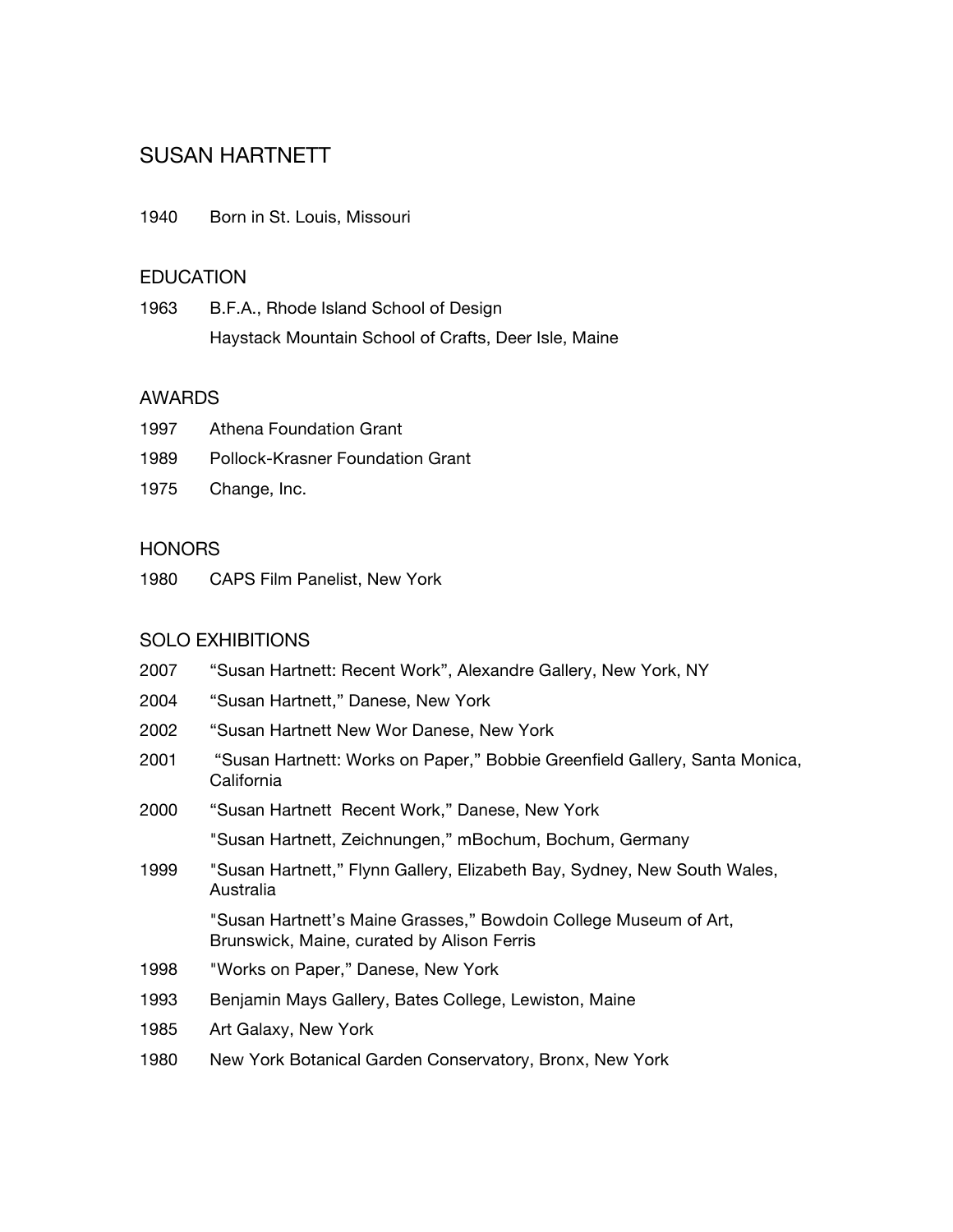#### GROUP EXHIBITIONS

- 2012 "Susan Hartnett, Ralph Humphrey, Marilyn Lerner, Dona Nelson," (curated by Klaus Kertess," Mary Boone Gallery, New York, NY
- 2006 "Black and White Abstractions," Haim Chanin Fine Arts, New York, NY
- 2005 "Off the Coast: A Landscape Chronology," Bates College Museum of Art, Lewiston, Maine

"Works on Paper," Danese, New York

"Images of Time and Place: Contemporary Views of Landscape," Wayne State University, Elaine L. Jacob Gallery, Detroit, MI

2004 "Summer Show," Danese, New York

"The Maine Landscape: Works on Paper," Bowdoin College Museum of Art, John A. and Helen P. Becker Gallery, Brunswick, Maine

"Naturally," Studio Caparrelli, London

"Abstractions," Cook Fine Art, New York, NY

"Images of Time and Place: Contemporary Views of Landscape," Lehman College Art Gallery, Bronx, New York

2003 "Black White," Danese, New York

"Summer Series," Anthony Grant, Inc., New York, NY

"Ausgestellt-Vorgestellt: Rückblick," Skulturenmuseum Glaskasten, Marl, Germany

2002 "Northern Light," Danese, New York

"Drawings 2002," New Jersey Center for Visual Arts, Summit, New Jersey

"Abstraction in Maine," Farnsworth Art Museum, Rockland, Maine

2001 "Group Exhibition," Lemberg Gallery, Ferndale, Michigan

"Summer Group Exhibition," Danese, New York

"Flora," Cook Fine Art, New York

- 2000 "Art on Paper," Weatherspoon Art Gallery, University of North Carolina at Greensboro
- 1999 "Ausgestellt Vorgestellt, Richard Serra für Susan Hartnett," Skulpturenmuseum Glaskasten, Marl, Germany

"New Visions & Imagined Lands," Susquehanna Art Museum, Harrisburg, **Pennsylvania** 

"New Work: Drawings," Hosfelt, San Francisco, California

"Walking," Danese, New York

"Works From the Contemporary Collection," Colby College Museum of Art, Waterville, Maine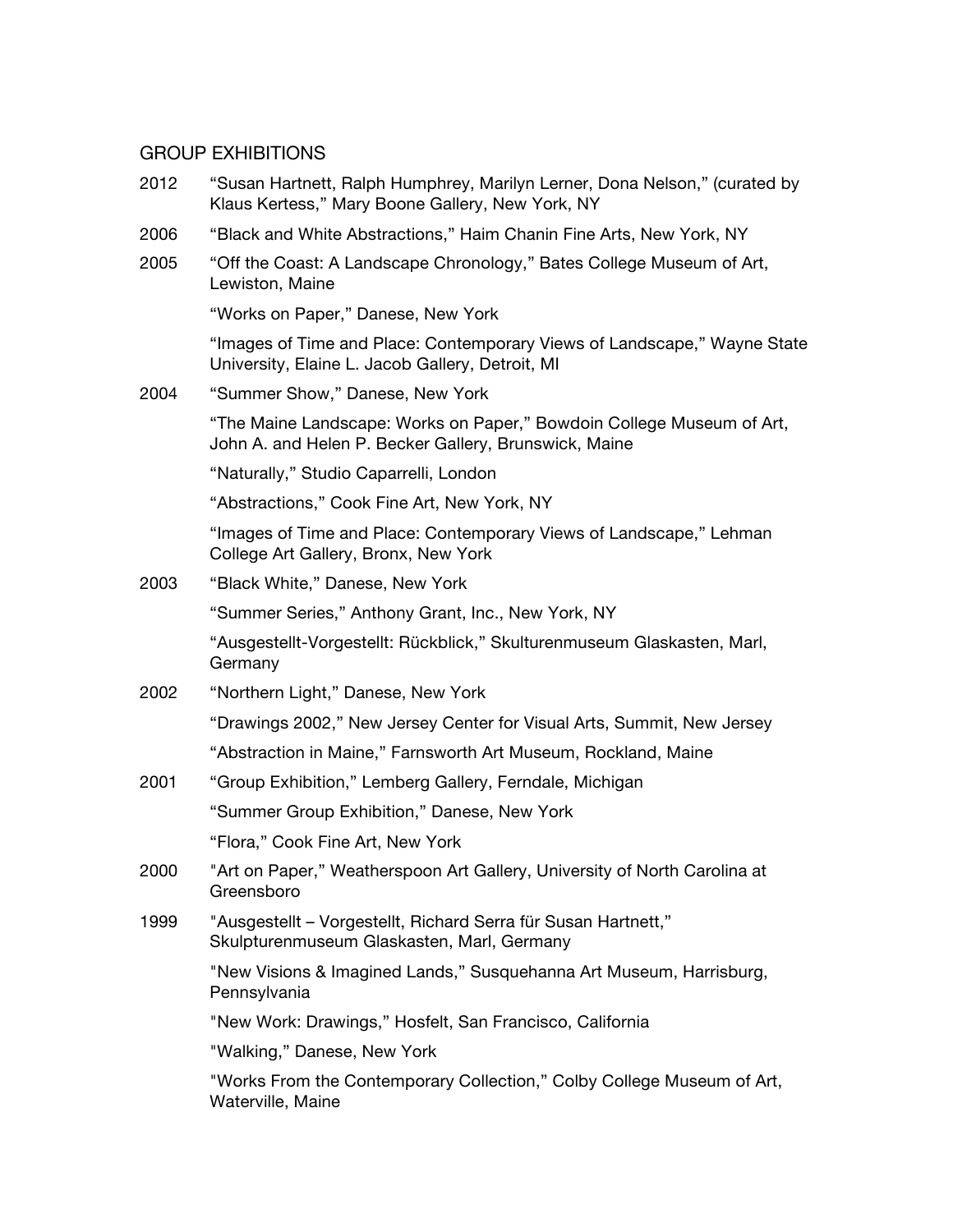- 1998 "The Art of Drawing," James Kelly Contemporary, Santa Fe, New Mexico "Beyond the Mountains: Contemporary American Landscape," Asheville Art Museum, Asheville, North Carolina
- 1994 "Summer Show," Michael Klein Gallery, New York
- 1986 "Keledones," Bennington College, Bennington, Vermont
- 1975 "Artists Make Toys," The Clocktower, New York
- 1974 "About 405 East 13 Street," Jean Dupuy, New York
- 1963 "Rhode Island Arts Festival Invitational," Providence, Rhode Island

## FILMOGRAPHY

- 1983 Collective for Living Cinema, New York
- 1978 Collective for Living Cinema, New York
- 1977 Collective for Living Cinema, New York

## BIBLIOGRAPHY

2004 "Susan Hartnett," The New Yorker, May 17, 2004, p. 18. Naves, Mario. "Small Moments of Grace," The New York Observer, May 3, 2004, p. 18. 2003 Naves, Mario. "Making Her Mark," The New York Observer, August 4, 2003, p.16. 2002 Bischoff, Dan. "At First Glance," The Star-Ledger, October 11-17, 2002, p.26. Little, Carl and Arnold Skolnick. The Art of Maine in Winter, October, 2002. 2001 Frank, Peter. "Sergu Onaga, Bill Jensen, Susan Hartnett," LA Weekly, April 27 - May 3, 2001, p. 156. Mahoney, Robert. "Susan Hartnett at Danese," Art in America, Vol. 89, No. 4, April 2001, pp. 133, 135, illus. 2000 Naves, Mario. "Even Her Smudges Have Humility," The New York Observer, November 27, 2000, p. 17, illus. Poet Lore, Fall 2000, Volume 95, Number 3, illustration for covers. Schmidt, Konrad. "Das Schweigen der Erdhaare," Ruhr-Nachrichten, May 18, 2000, illus. "Gräser waschen über das Papier," WAZ, 16 May, 2000, illus. Willems, Sophia. "Zeichnungen schauen dich an," Westdeutsche Zeitung, May 16, 2000, illus.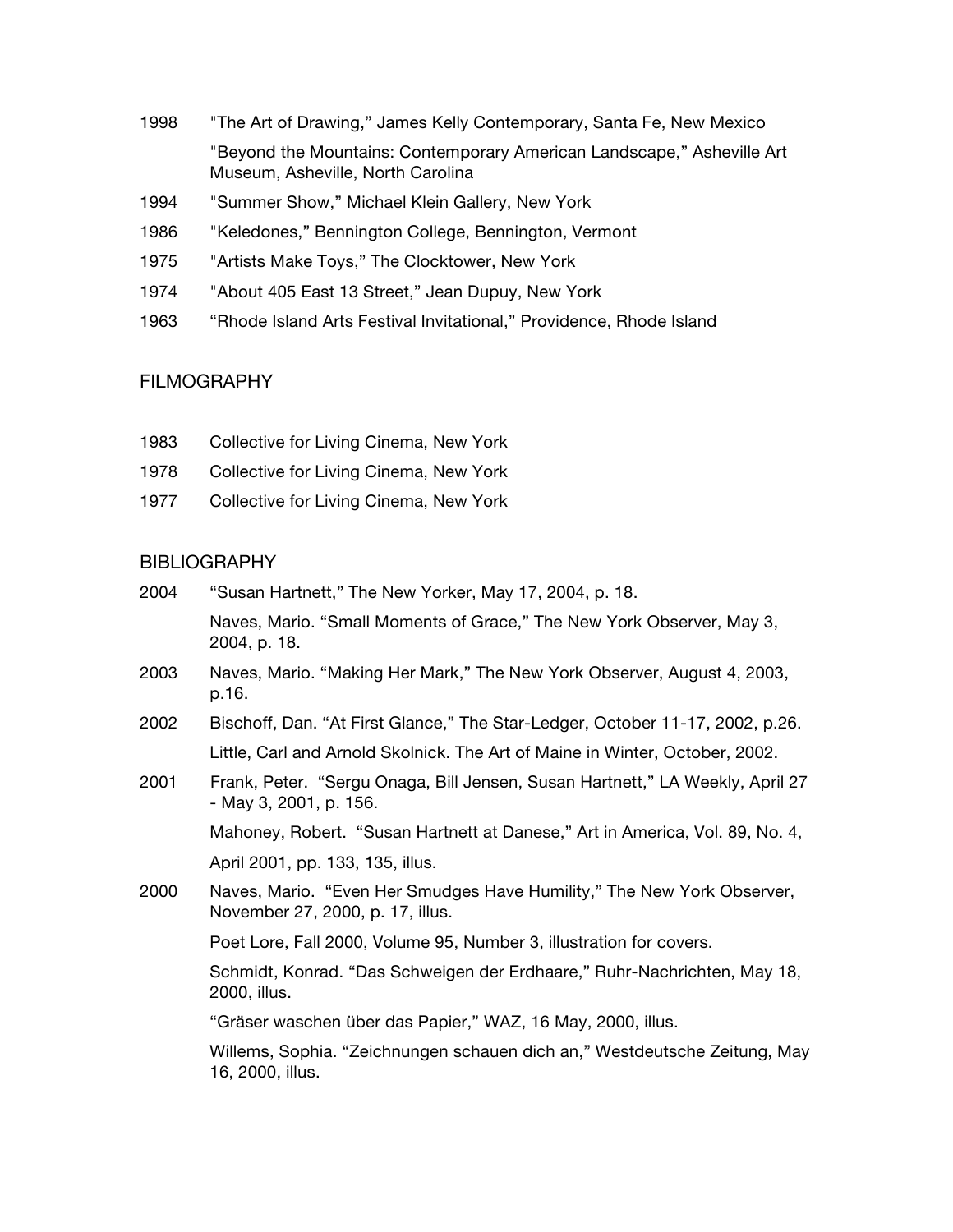1999 Gomez, Edward M. "Where Pluralism Rules," Art & Antiques, December 1999, p.69, illus.

> Höving, Elisabeth. "Spiel mit Masse: Serra und Susan Hartnett in Marl," Westdeutsche Zeitung, September 29, 1999.

"Gefährdetes Gleichgewicht," Marler Zeitung, September 14, 1999.

"Viele Autogramm-Jäger und ein dankbarer Museumchef," WAZ, September 13, 1999.

"Harter Stahl, zartes Gras," Marler Zeitung, September 11, 1999.

"Rat lehnte Serra einst heftig ab," WAZ, September 11, 1999.

Temin, Christine. "Treasures at Bowdoin," Boston Sunday Globe, August 29,

1999, pp. N1 & N6.

"Neues im Glaskasten Marl," Ruhr-Nachrichten, August 26, 1999.

Isaacson, Philip. "The Fabric of Maine: Coming at it From Two Directions,"

Maine Sunday Telegram, August 15, 1999, p. E3.

"Ein Zimmer voller Stahl," WAZ, August 13, 1999, illus.

Pfeiffer, Kit. "Art Museum Trail Lures the Cultural Tourist," Maine Times,

August 12 - August 18, 1999, Vol. 32 no. 14, p. 22, illus.

Baker, Kenneth. "Contemporary Works at Hosfelt," San Francisco Chronicle, August 7, 1999, p. D1.

"'Aufgestellt'," WAZ, August 6, 1999, illus.

"Ausgestellt-Vorgestellt IV: Serra/Hartnett," Prinz, August 1999, illus.

Gold, Donna. "Why Stop With Just One Artist," Maine Times, July 29 – August

4 1999, Vol. 32 no. 12, p. 23, illus.

Russell, Jenna. "Viewers Can Find Splendor in the Grasses by Painter Hartnett,"

Bangor Daily News, July 8, 1999, pp.  $C1 - 2$ , illus.

"Sehgewohnheiten auf dem Prüfstand," WAZ.

Hartnett/Serra Glaskasten Exhibition Announcement, Inform, July 1999.

Pavitt, Michele C. "Brunswick Has Arts and Plenty of History," Maine Sunday

Telegram, June 27, 1999, p.8T.

Korotkin, Joyce. "Susan Hartnett," Cover, January 1999, Vol. 12, #6, p.44, illus.

1998 Cohen, Mark Daniel. "Susan Hartnett," Review, November 15, 1998, pp. 9 -12. Tomkins, Calvin; Kazanjian, Dodie. "Nature Poet," The New Yorker, November 9, 1998, p. 20, illus.